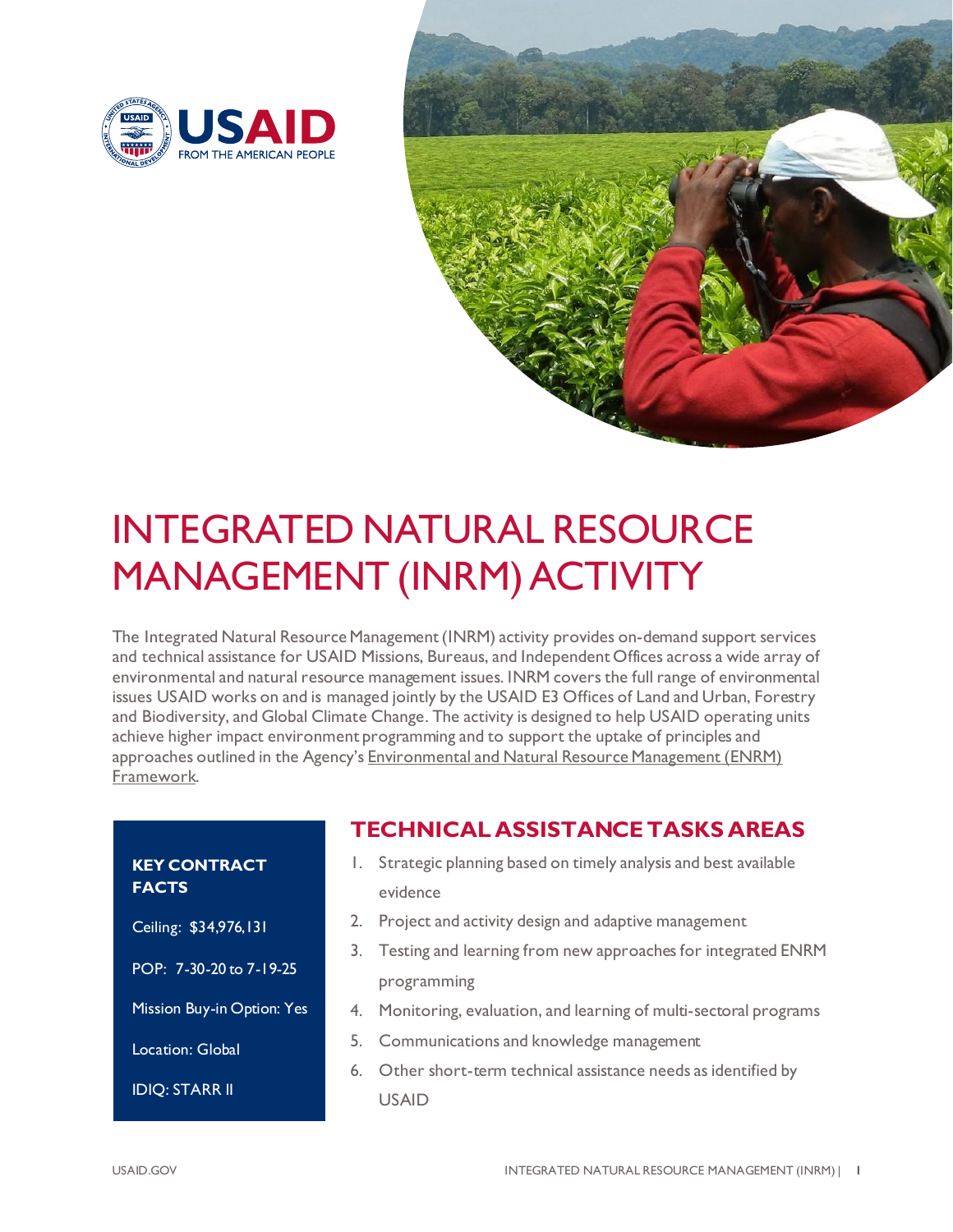## **EXAMPLE TECHNICAL SERVICES AND PRODUCTS**

### **SERVICES PRODUCTS** Analysis and Evidence ■ Support strategic on-demand research and synthesis for evidence-informed decision-making ■ Identify evidence to develop cross-sectoral theories of change, causal models, and assumptions ■ Support the use and generation of cross-sectoral evidence across the program cycle ■ On-demand research products to inform USAID decisionmaking ■ Data-driven evidence to test and verify ENRM Framework assumptions ■ Mission-oriented guidance on how to operationalize research insights in gender sensitive ways Design and Adaptive Management ■ Support the application of evidence to inform design and adaptive management of integrated ENRM programming ■ Assist USAID staff to navigate challenges such as balancing multiple objectives, equitably including stakeholders, and dealing with power and gender asymmetries ■ Design and facilitate integrated adaptive management processes ■ Standard guidance tools and documents for integrated program design and adaptive management for USAID/ Washington and Missions ■ Best practices and lessons learned for integrated co-design under the ENRM Framework ■ Best practices for effective adaptive management of integrated programs and activities Innovative Approaches ■ Lead processes to develop, curate, and share innovative approaches for integration ■ Identify programming opportunities to test integration of innovative approaches ■ Support Missions and new partners to test innovative approaches ■ Online library of promising approaches ■ Catalog of opportunities for innovation and engagement around integrated ENRM Framework topics ■ Guidance documents on how to integrate, apply, and test innovative approaches Integrated Monitoring, Evaluation, and Learning ■ Support the development of USAID's Integrated ENRM Global Learning Agenda ■ Identify, disseminate, and evaluate innovative approaches and tools to support integrated MEL ■ Support design and implementation of integrated MEL frameworks and evaluations ■ User-friendly integrated MEL models and guidelines, including sample indicators for measuring integration ■ Evidence of the efficacy of integrated strategic approaches, including improved benefits for women, girls, and indigenous peoples Communications and Knowledge Management ■ Generate, capture, share, and apply integrated ENRM knowledge ■ Document integrated ENRM learning to demonstrate how it stimulates innovative ideas, increases effective practices, and fosters improved decision-making ■ Assist USAID staff to share knowledge on ENRM integrated programming ■ Clear communications products that disseminate key messages tailored to specific operating units' needs ■ Workshops to address implementation challenges and share learning on integration ■ Events and media placements to publicize the effectiveness and strategic importance of the ENRM Framework